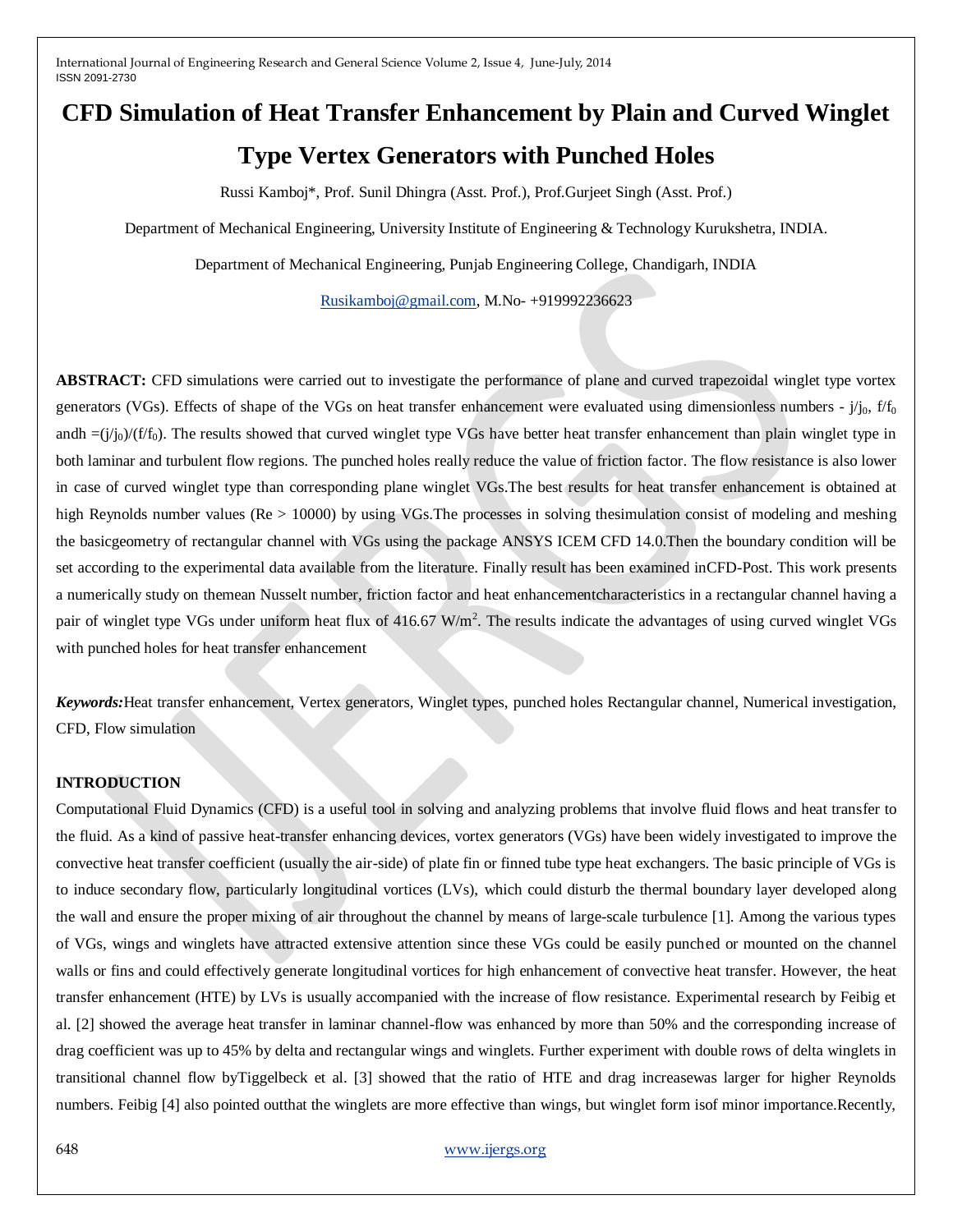Tian et al. [5] performed three dimensional simulationson wavy fin-and-tube heat exchanger with punched deltawinglets in staggered and in-line arrangements and their resultsshowed that each delta winglet generates a downstream mainvortex and a corner vortex. For Re = 3000, compared with the wavyfin, the Colburn j-factor and friction f-factor of the wavy fin withdelta winglets in staggered and in-line arrays are increased by13.1%, 7.0% and 15.4%, 10.5%, respectively. Chu et al. [6] numericallyinvestigated the three row finand-oval-tube heat exchanger withdelta winglets for Re = 500-2500. They reported that, comparedwith the baseline case without LVGs, the average Nu with LVGs was increased by 13.6-32.9%

## **NOMENCLATUR**

|                      | <b>NOMENCLATUR</b>                                             |  |  |  |
|----------------------|----------------------------------------------------------------|--|--|--|
| $A_c$                | cross sectional area of air channel $(m2)$                     |  |  |  |
| $A_i$                | heat transfer area of each small element on copperplate $(m2)$ |  |  |  |
| $A_{p}$              | heat transfer area of copper plate in tested channel $(m2)$    |  |  |  |
| b                    | width of vortex generator (mm)                                 |  |  |  |
| CRWP                 | curved rectangular winglet pair                                |  |  |  |
| <b>CTWP</b>          | curved trapezoidal winglet pair                                |  |  |  |
| <b>RWP</b>           | rectangular winglet pair                                       |  |  |  |
|                      | TWPH trapezoidal winglet pair with holes                       |  |  |  |
|                      | CTWPH curved trapezoidal winglet pair with holes               |  |  |  |
| <b>HTE</b>           | heat transfer enhancement                                      |  |  |  |
| $C_{p}$              | specific heat $(J/kg °C)$                                      |  |  |  |
| D                    | hydraulic diameter of the air channel (m)                      |  |  |  |
| f                    | Darcy friction factor                                          |  |  |  |
| fo                   | Darcy friction factor of smooth channel (i.e. without VG)      |  |  |  |
| h                    | height of VG-trailing edge (mm)                                |  |  |  |
| $h_c$                | convective heat transfer coefficient (W /m <sup>2</sup> °C)    |  |  |  |
| J                    | Colburn factor                                                 |  |  |  |
| $_{Jo}$              | Colburn factor of smooth channel (i.e. without VG)             |  |  |  |
| 1                    | length of vortex generator (mm)                                |  |  |  |
| L                    | length of tested channel along air flow direction (m)          |  |  |  |
| <b>LVG</b>           | longitudinal vortex generator                                  |  |  |  |
| Nu                   | Nusselt number                                                 |  |  |  |
| p                    | pressure (Pa)                                                  |  |  |  |
| P                    | electric power (W)                                             |  |  |  |
| Pr                   | Prandtl number                                                 |  |  |  |
| Q                    | heat transfer rate (W)                                         |  |  |  |
| Re                   | Reynolds number                                                |  |  |  |
| $S_1$                | front edge pitch of a pair of vortex generators (m)            |  |  |  |
| $S_2$                | distance of vortex generator pair downstream                   |  |  |  |
| T                    | temperature (K)                                                |  |  |  |
| U                    | velocity $(m/s)$                                               |  |  |  |
| VG                   | vortex generator                                               |  |  |  |
| K                    | thermal conductivity                                           |  |  |  |
| <b>Greek letters</b> |                                                                |  |  |  |
| α                    | inclination angle of VG $(°)$                                  |  |  |  |
| $\beta$              | attack angle (°)                                               |  |  |  |
| $\rho$               | density ( $kg \, m_3$ )                                        |  |  |  |
| $\Delta P$           | pressure drop (Pa)                                             |  |  |  |
| $\mu$                | dynamic viscosity (Pa s)                                       |  |  |  |
| $\eta$               | thermal enhancement factor                                     |  |  |  |
| <b>Subscripts</b>    |                                                                |  |  |  |
| a                    | air                                                            |  |  |  |
| $\mathbf c$          | cross section or convective                                    |  |  |  |
|                      |                                                                |  |  |  |
| 649                  | www.ijergs.org                                                 |  |  |  |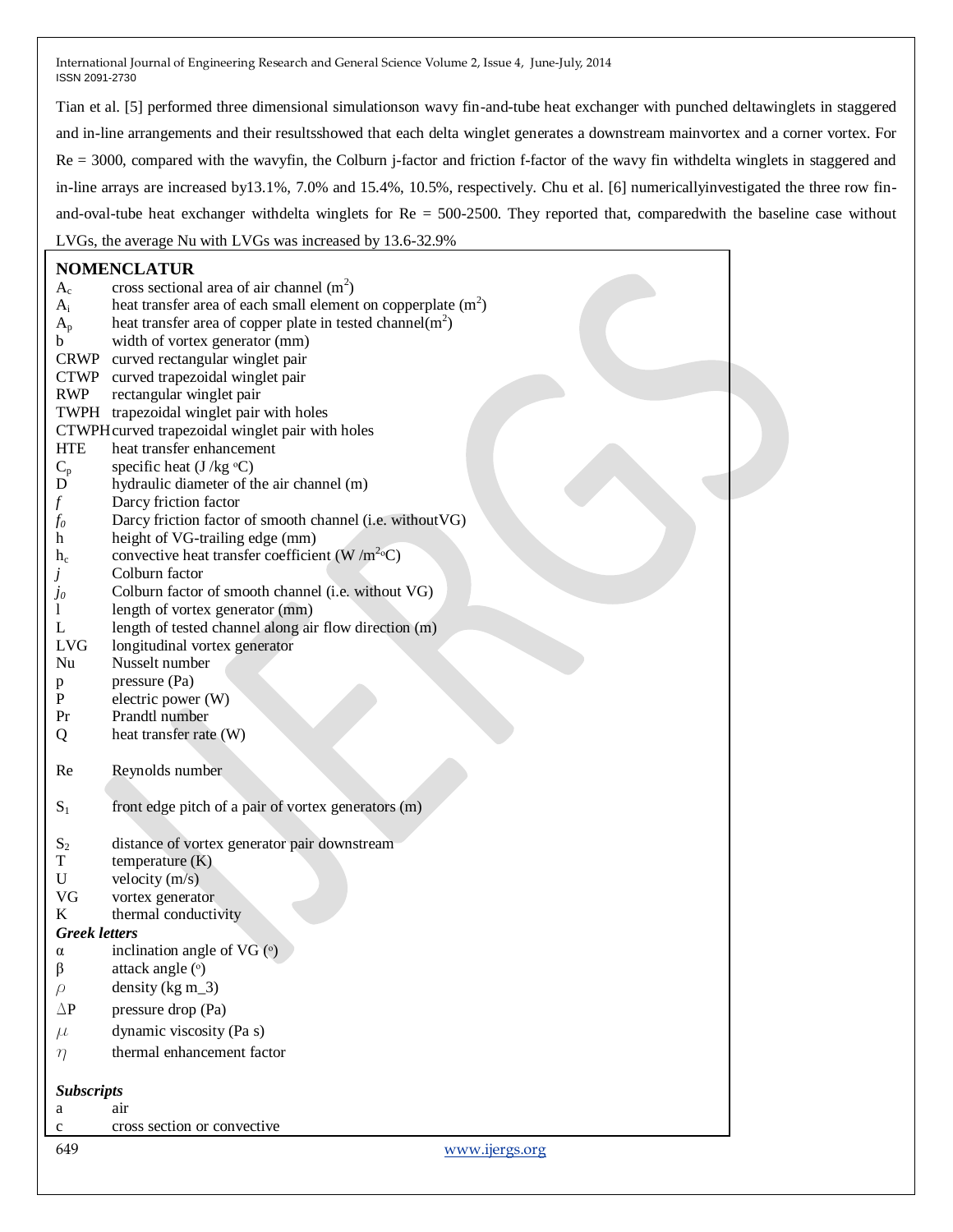| e   | effective                         |
|-----|-----------------------------------|
| E   | expanded                          |
| i   | number of thermocouple or element |
| in  | inlet                             |
| m   | average                           |
| out | outlet                            |
| w   | wall                              |

650 [www.ijergs.org](http://www.ijergs.org/) and the corresponding pressure drop was increased by 29.2-40.6%, respectively.The above experimental and numerical results show that pressure drop penalty is comparative with the heat transfer enhancement caused by the LVGs. Under some conditions, the increase of pressure drop can be even 2-4 times higher than the heat transfer enhancement by LVGs [7-9], which weakens the advantages of LVGs. Chen et al. [10] pointed out that the form drag of the LVGs is predominant for the pressure drop, and the LVs themany additional pressure drop of the flow. As to the latter part i.e., the drag generated from the friction between the LVs and wallsurface, Wang et al. [11] reported that the transverse expansion of LV takes the major part of the reason. After the flow separation atthe edge of VG, there exists a low-speed recirculation zone at theback of the LVG, which dissipates the kinetic energy. This is themain source of the form drag and increases with the increase ofattack angle against the flow. Therefore, the effort to diminish thelow-speed recirculation zone is important to decrease the formdrag and then the overall pressure drop caused by the LVG. Minet al. [12] developed a modified rectangular LVG obtained by cuttingoff the four corners of a rectangular wing. Their experimentalresults of this LVG mounted in rectangular channel suggested thatthe modified rectangular wing pairs (MRWPs) have better flow andheat transfer characteristics than those of rectangular wing pair(RWP).Xie and Ye [14] presented an injection flowmethod to reduce theform drag of the airship, i.e. an injection channel is made from theleading to the trailing of the airship. Part of the outer flow is conductedto flow through the injection channel. The simulation resultsshowed that the drag coefficient of the airship is reduced sharply. Ifthe radius of the injection channel is 1/15 of themaximum thicknessof the airship, the drag coefficient is reduced to 32.7% of the originalvalue. Tang et al. [15] numerically investigated the fluid flowand heattransfer by trapezoidal tab with and without clearance using theRealizable k-ε model. Their results showed that the overall performanceof trapezoidal tab with clearance is higher than that withoutclearance and the formdrag is reduced.Habchi et al. [16] numericallyinvestigated the performance of trapezoidal wing with excavation atthe bottom. The results showed that the excavation really reduced theflow resistance, but on the other side, the cavity also reduces thecontact surface between the heatedwall and the vortex generator andthus reduces the conduction heat flux through the vortex generator;as a result, convective heat transfer between the vortex generator andthe surrounding fluid is decreased. Therefore, the size of the cavityshould be optimized to maximize the effect of heat transferenhancement and flow resistance reductionNumerical study by Biswas and Chattopadhyay [17] on deltawing with punched hole in base wall showed that heat transferenhancement and friction factor  $(f \times Re)$  at the exit are bothrelatively lower than those of the case without any punchedhole. Wu and Tao [18] also did numerical study on thermalhydraulicperformance of rectangular winglets with punchedholes at the channel wall and found that the case withpunched holes has slightly higher average Nu number (about1.1%) and slightly lower average friction factor (about 1.2%)compared with the case without punched holes. Both theabove two papers dealt with punched holes just located infront of the folding line (baseline) of wing or winglet VG.Whereas the low-speed recirculation zone is just behind theVG where the heat transfer and flow drag are slightly influencedby the front holes.To address the heat transfer enhancement in recirculation zoneas well as flow drag reduction, the present paper attempt to punchholes within the plane winglets as well as recently developedcurved winglets and experiments were performed to examine theeffect of these kinds of VGs on air-side heat transfer enhancementand flow resistance in channel flow. Then, the average convectiveheat transfer coefficient was measured and dimensionless numberse j/j0, f/f0 and thermohydraulic performance factor  $(j/j0)/(f/f0)$  were used for performance evaluation. The effect of size and positionof the holes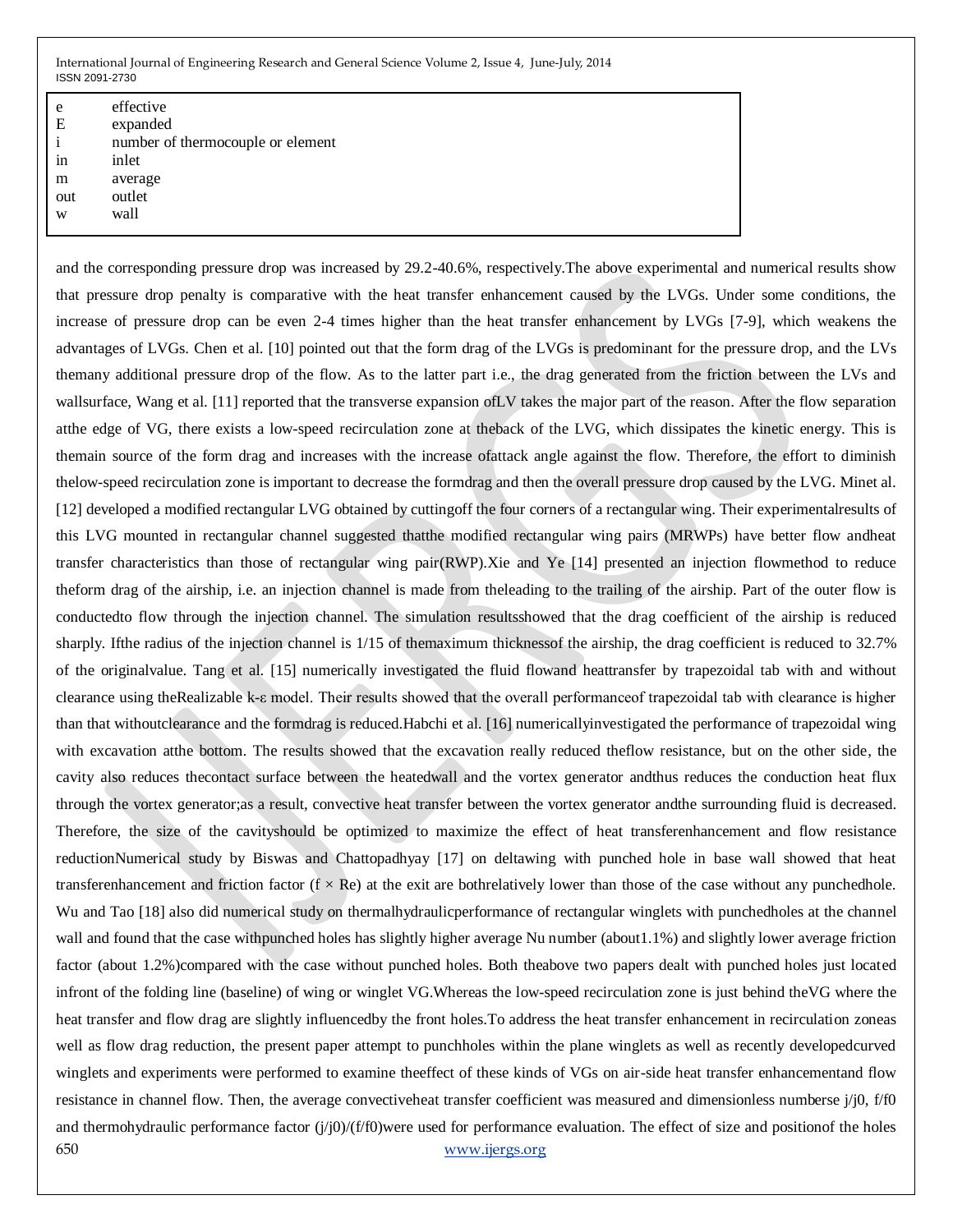on the performance of these VGs were thenevaluated. In our previous work the simulation of heat transfer enhancement was carried out using RWP & CRWP without punched holes.



Fig: 1.1 Trapezoidal Winglet with hole (TWH)



Fig: 1.2 Curved Trapezoidal Winglet with hole (CTWH)

## **2. NUMERICAL SIMULATION**

*2.1 Physical Model***.** The numerical simulations were carried out using FLUENT V6 Software that uses the finite-volume method to solve the governing equations. Geometry was created in CATIA Design tools for air flowing through an electrically heated rectangular channel with copper plate at bottom of 1000mm×300mm and the dimension of the channel is 1000mm×240mm×40mm. Meshing has been created in ICEM CFD 14.0 with tetrahedral shapes (Fig. 2). In this study Reynolds number varies from 750 to 21000.

*2.2 Numerical Method.* For turbulent, steady andincompressible air flow with constant properties .Wefollow the three-dimensional equations of continuity,momentum and energy, in the fluid region.



Fig. 2.1 Meshing in ICEM CFD 14.0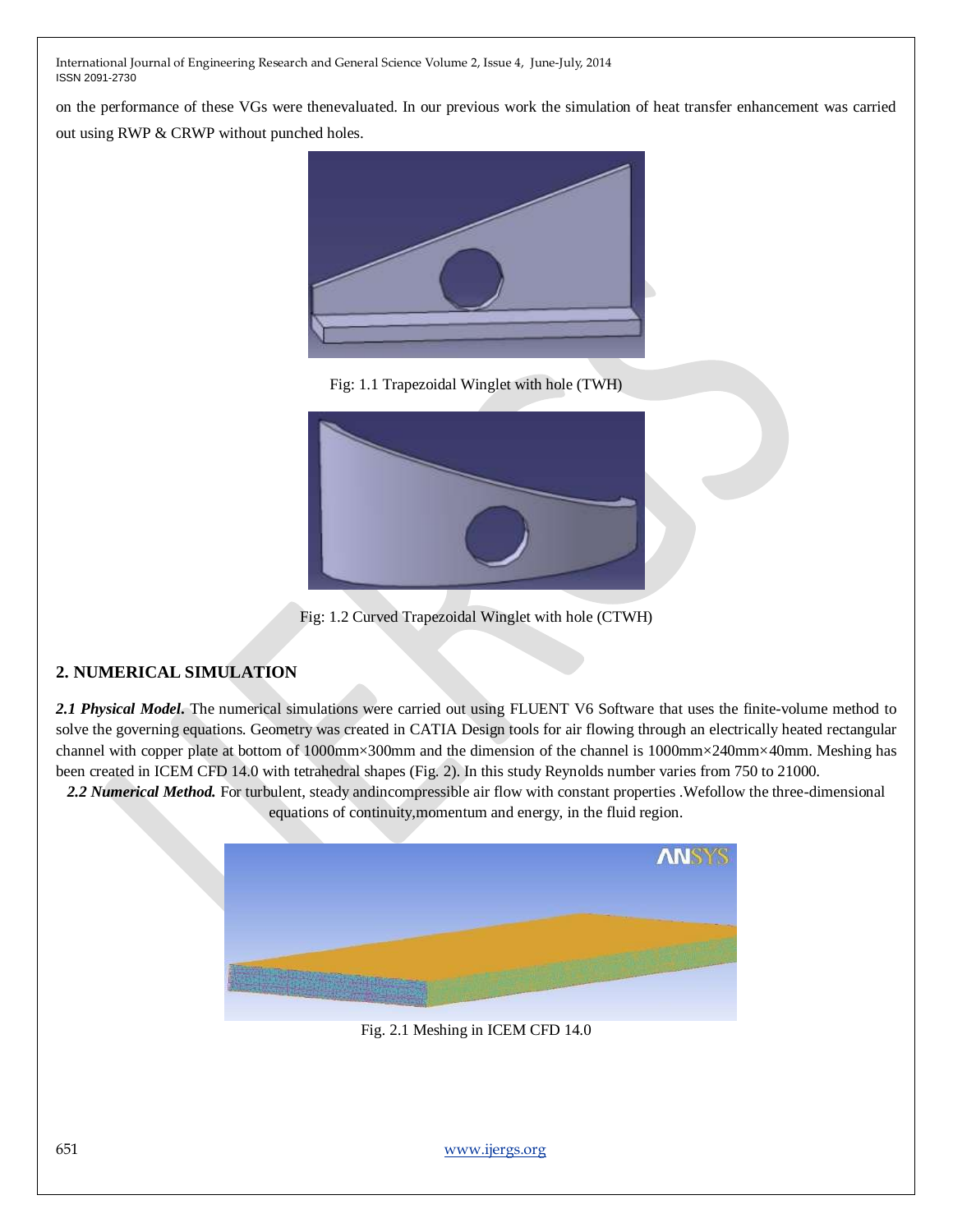

Fig. 2.2 Meshing of CTWPH

These equations are below:

Continuity equation:

$$
\frac{\partial p}{\partial t} + \nabla \cdot (\rho \mathbf{V}) = 0 \dots \dots (1)
$$
  
Momentum equation:

Momentum equation:  
\n
$$
\frac{\partial}{\partial x_i} (\rho u_i u_j) = \frac{\partial}{\partial x_i} \left( \mu \frac{\partial u_j}{\partial x_i} \right) - \frac{\partial p}{\partial x_j} \dots (2)
$$

Energy equation:

energy equation:  
\n
$$
\frac{\partial}{\partial x_i} (\rho u_i T) = \frac{\partial}{\partial x_i} \left( \frac{k}{C_p} \frac{\partial u_j}{\partial x_i} \right).
$$

……….. *(3)*

#### Table 1.1 Properties of air at 250C

| Properties                    | value                          |
|-------------------------------|--------------------------------|
| Specific heat capacity, $C_p$ | $1006$ J/kg K                  |
| Density,                      | $\rho$ 1.225 kg/m <sub>3</sub> |
| Thermal conductivity, k       | 0.0242W/m K                    |

Velocity and pressure linkage was solved by SIMPLEalgorithm. For validating the accuracy of numericalsolutions, the grid independent test has been performedfor the physical model. The tetrahedral grid is highlyconcentrated near the wall regions and also near the VGs

Table 1.2 Nodes and Element in geometry are below.

| Geometry type | Nodes  | Elements |
|---------------|--------|----------|
| <b>Smooth</b> | 196412 | 884899   |
| <b>TWPH</b>   | 199461 | 994569   |
| <b>CTWPH</b>  | 203820 | 997590   |

652 [www.ijergs.org](http://www.ijergs.org/) Table 1.2 shows that CTWPHhave maximum nodes and element in comparison of smooth and TWPH. In addition, a convergencecriterion of  $10^{-7}$  was used for energy and  $10^{-3}$  for the massconservation of the calculated parameters. The air inlet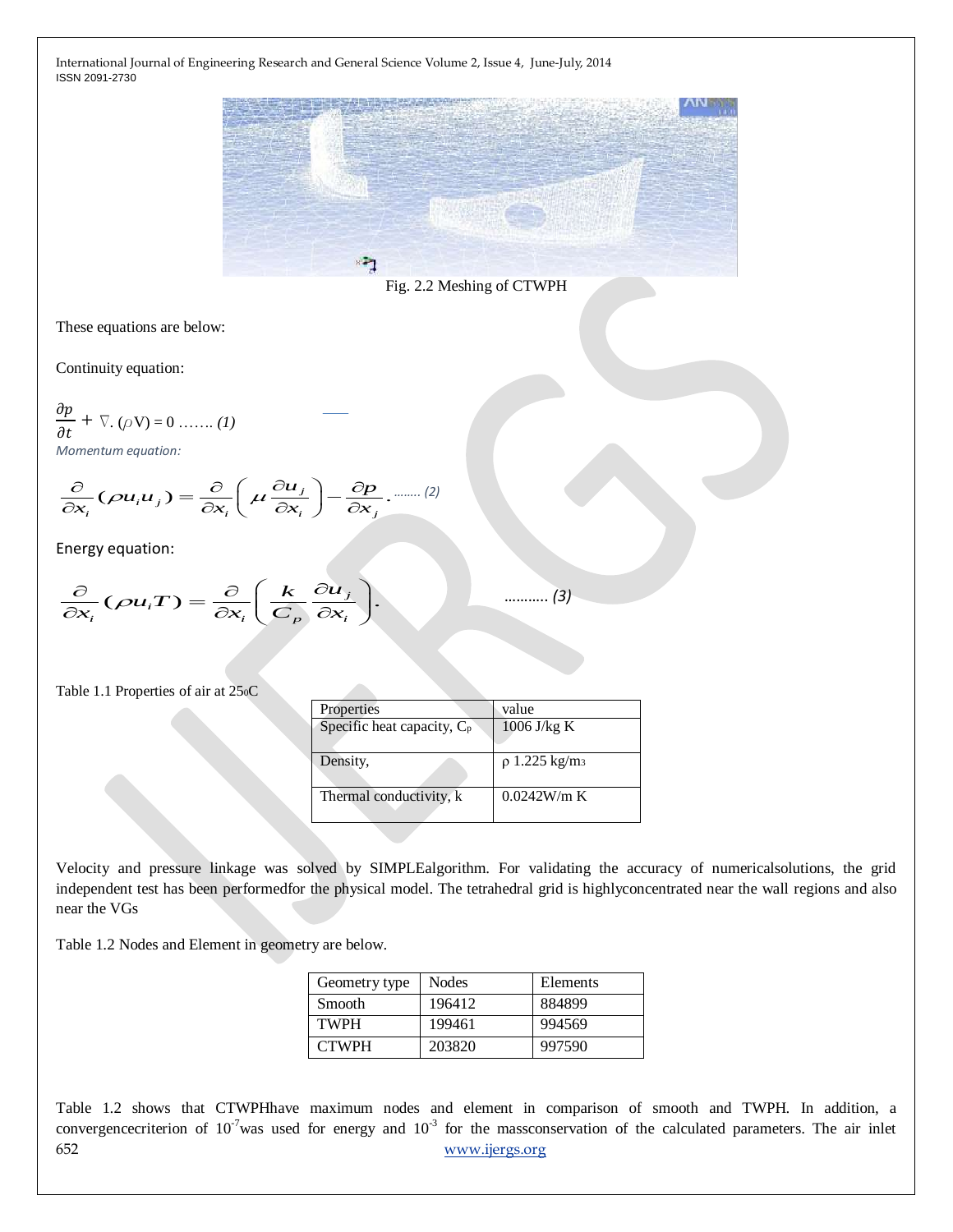temperature was specified as 293 K and three assumptionswere made in model: (1) the uniform heat flux was along the length of rectangular channel. (2)Wall of the channel will be perfectly insulated. (3) Steady and incompressible flow.In fluent, inlet was taken as velocity-inlet and outlet was taken as pressure-outlet.

*3. Data Reduction.* Three important parameters wereconsidered-friction factor, Nusselt number and thermalperformance, which determined the friction loss, heattransfer rate and the effectiveness of heat transfer enhancement in the rectangular channel, respectively.

The friction factor (*f*) is investigated from pressure drop,  $\Delta P$  across the length of rectangular channel (L) using the following equation:

$$
f = 2\Delta pD / (LU^2 \rho) \qquad \qquad \dots \quad (4)
$$

The Nusselt number is defined as

$$
Nu_{L} = \frac{hL}{k} = \frac{convective heat transfer}{conductive heat transfer} \dots (5)
$$

The Nusselt number and the Reynolds number were basedon the average of the channel wall temperature and the outlettemperature, the pressure drop across the test section, andthe air flow velocity were measured for heat transfer of the heated wall with different kind of VGs. Theaverage Nusselt numbers and friction factors wereobtained and all fluids properties were found at the overallbulk mean temperature.

Thermal performance factor was given by:

$$
\eta = (j/j_{0})/(f/f_{0})
$$

 $m(f)(6)$ 

Where *j*<sub>0</sub>and *j* and *f* and *f*<sub>0</sub> were the Colburn factor and friction factors for the smooth channel and channel with VGs respectively.

## **3. RESULTS AND DISCUSSION**

*3.1 Validation of setup*. The CFD numerical result of the smooth channel without any VG beenvalidated with the experimental data as shown in Figures3.1 and 3.2. These results are within ±8% deviation for heat transfer (Nu) and ±3% the friction factor (*f*) witheachother. In low Reynolds number the deviation becomesmall in experimental and CFD results but when Reynoldsnumber become more then these deviation slightly higherin experimental and CFD results, respectively.



Fig: 3.1 Nusselts number Vs Reynolds number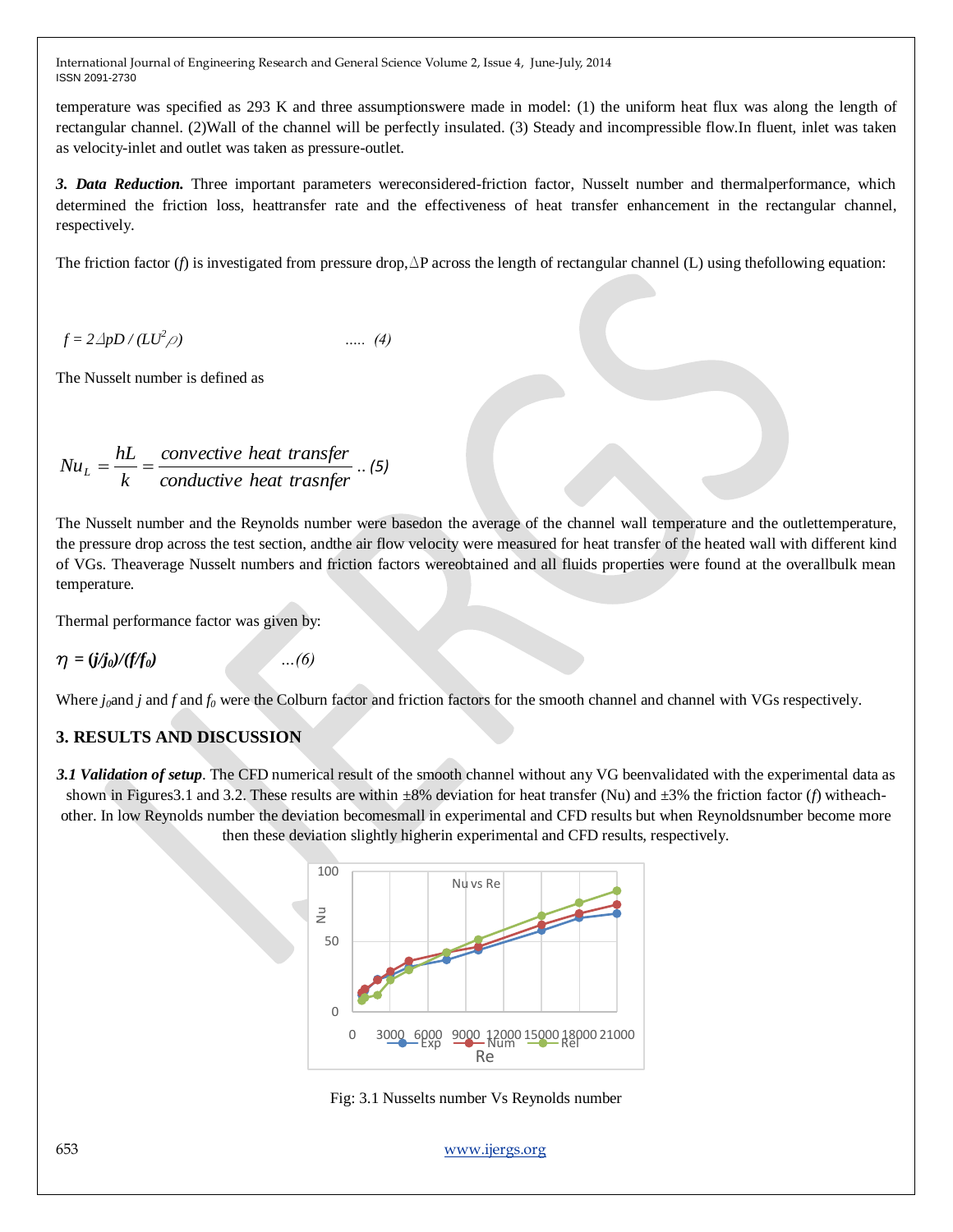*3.2 Heat Transfer.*Effect of the VGs of TWPH & CTWPH types on the heat transfer rate is presented in Figure- 3.3.The results for the dimensionless number ( $j/j_0$ ) of channel with TWPH & CTWPH Vs Reynolds number is shown.All the Reynolds numbers used due to the induction of high reverse flows and disruption of boundary layers. We clearly seen that as the Reynolds number goes on increasing, the heat transfer coefficient also goes on increasing or Colburn factor. The channel with TWPH & CTWPH increase the heat transfer rate by average 53% & 50% respectively than the smooth channel.









*3.3 Friction Factor.* The variation of the pressure drop is presented (eq.4) in terms of friction as Figure 3.4.It showsthe friction factor Vs the Reynolds number, for TWPH& CTWPHin rectangular channel. It is seen that frictionfactor decreases with an increases in Reynolds number.It was found that the pressure drop for the TWPH & CTWPH was average 51% & 45% respectively.The curved shape winglet pair have lower friction in comparison with the plain type winglet pair. The punched holes helps in reducing the flow resistance.

*3.4 Thermal Performance Factor.* From Figure 3.5, it hasbeen observed that the thermal performance factor is high for CTWPH in comparison with TWPH. It was also observed that the thermal enhancement factor is increase as the Reynolds number increases. The maximum enhancement factor was observed at Reynolds number upper limit consideration I,e Re = 21000for the present study.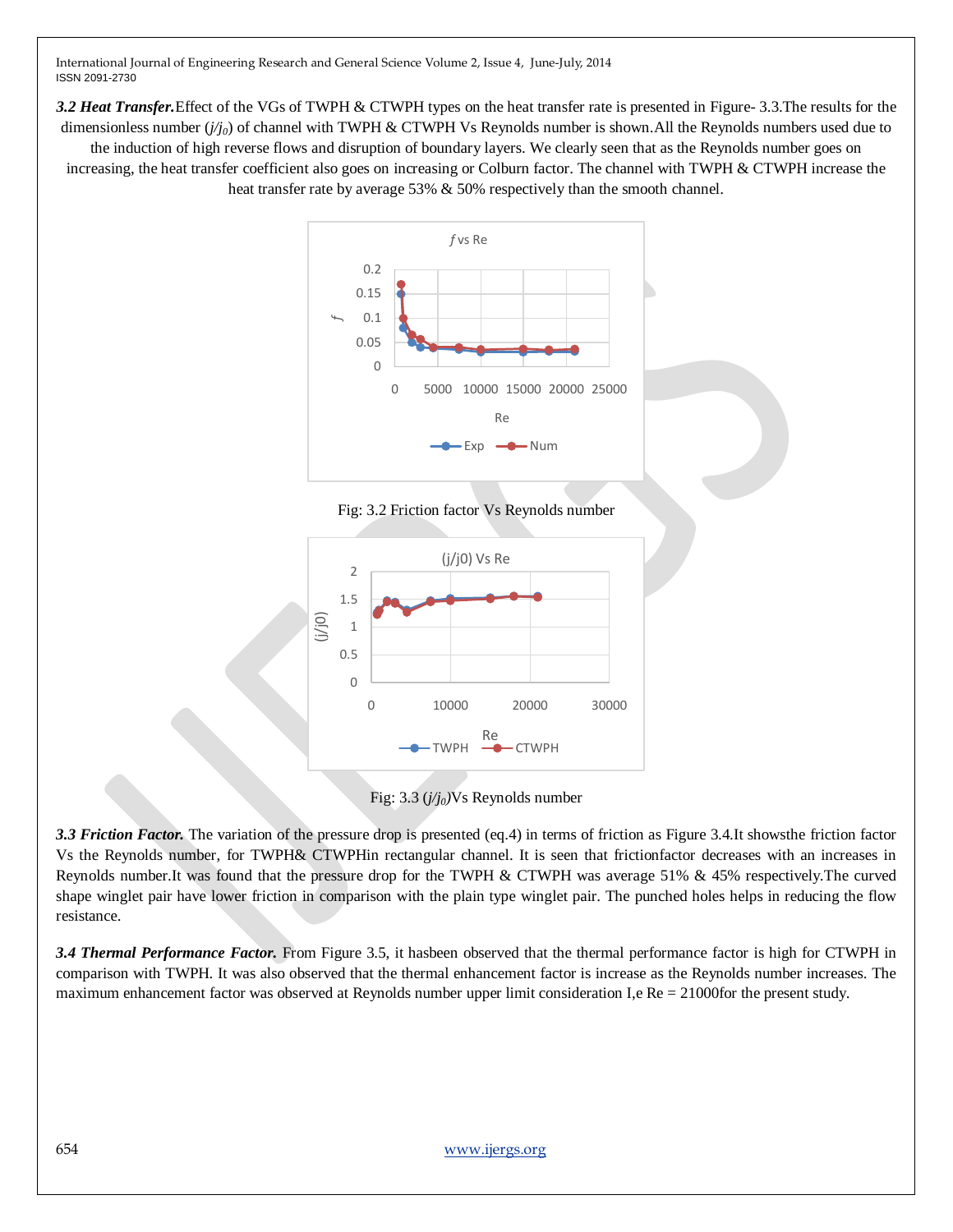

Fig: 3.4 *(f/f0)* Vs Reynolds number





The figure 4.1 to 4.3 shows the temperature distribution for TWPH at different flow zones I,e laminar, transient and turbulent zone and figure 4.4 to 4.6 shows the pressure distribution for the same. The figure 4.7 to 4.9 shows the temperature distribution for CTWPH at different flow zones and figure 4.10 to 4.12 shows the pressure distribution for CTWPH.



Fig: 4.2 Temperature distribution at velocity 0.662 m/s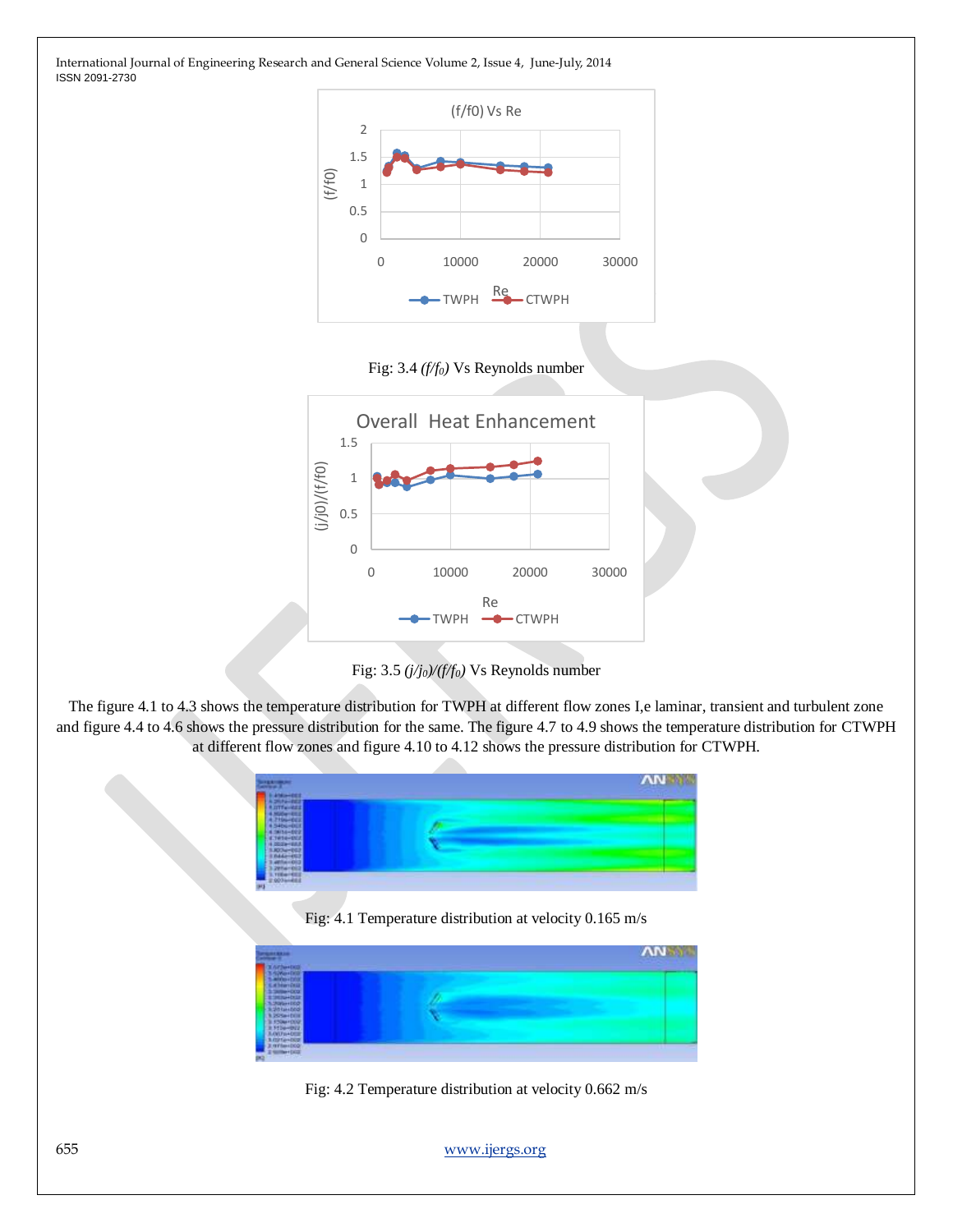

Fig: 4.3 Temperature distribution at velocity 3.31 m/s



Fig: 4.4 Pressure distribution at velocity 0.165 m/s



Fig: 4.5 Pressure distribution at velocity 0.662 m/s



Fig: 4.6 Pressure distribution at velocity 3.31 m/s



Fig: 4.7 Temperature distribution at velocity 0.165 m/s



Fig: 4.8 Temperature distribution at velocity 0.662 m/s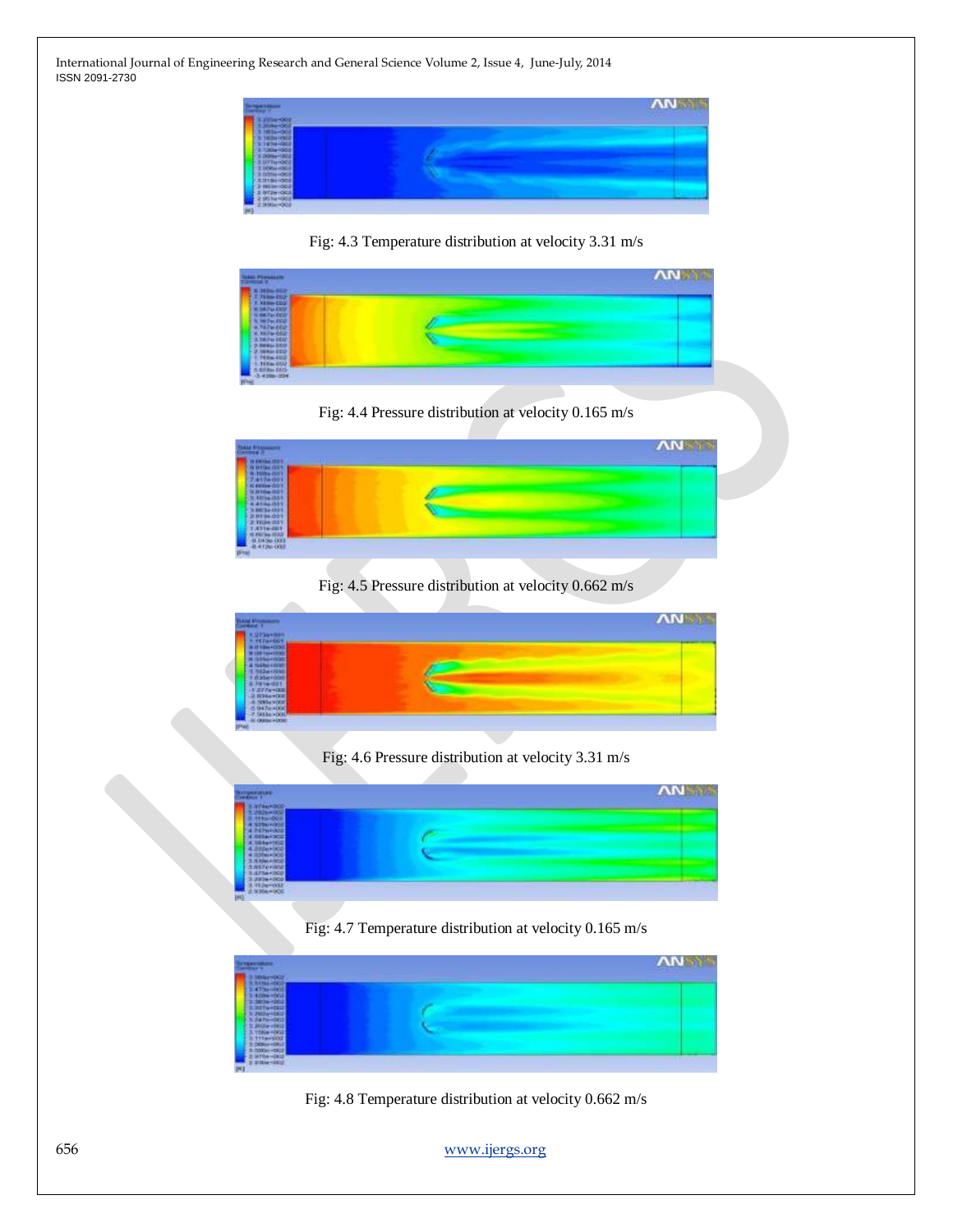

Fig: 4.9 Temperature distribution at velocity 3.31 m/s



Fig: 4.10 Pressure distribution at velocity 0.165 m/s



Fig: 4.11 Pressure distribution at velocity 0.332 m/s



Fig: 4.12 Pressure distribution at velocity 3.31 m/s

# **4. CONCLUSION**

When the winglet type of VGs (TWPH & CTWPH) are fitted in a rectangular channel, the effect on the heat transfer (Nu) or Colburn factor (j), friction factor (f) and thermal performance factor  $(\gamma)$  have been investigated numerically by using ANSYS-14 software. The following conclusions are below:

1. We clearly seen that as the Reynolds number goes onincreasing, the heat transfer coefficient also goes on increasing .The TWPH in rectangular channel increase heat transfer by average 53% and CTWPH is by average 50% more than smooth channel.

2. Pressure drop for the TWPH configuration are 51% more than smooth channel and for the CTWPH configuration is 45% more than the smooth channel.

3. The punched holes in the winglet pairs really improve the heat transfer by reducing the flow resistance.

4. It has been observed that the thermal enhancement factor tends to decreases at low values of Reynolds number and it increases at high values of Reynolds number.

5. Overall it is concluded that the use of winglet type VGs enhance the heat transfer and the curved type of winglet pairs with punched holes are more effective in heat enhancement than plain winglet type VGs with or without holes.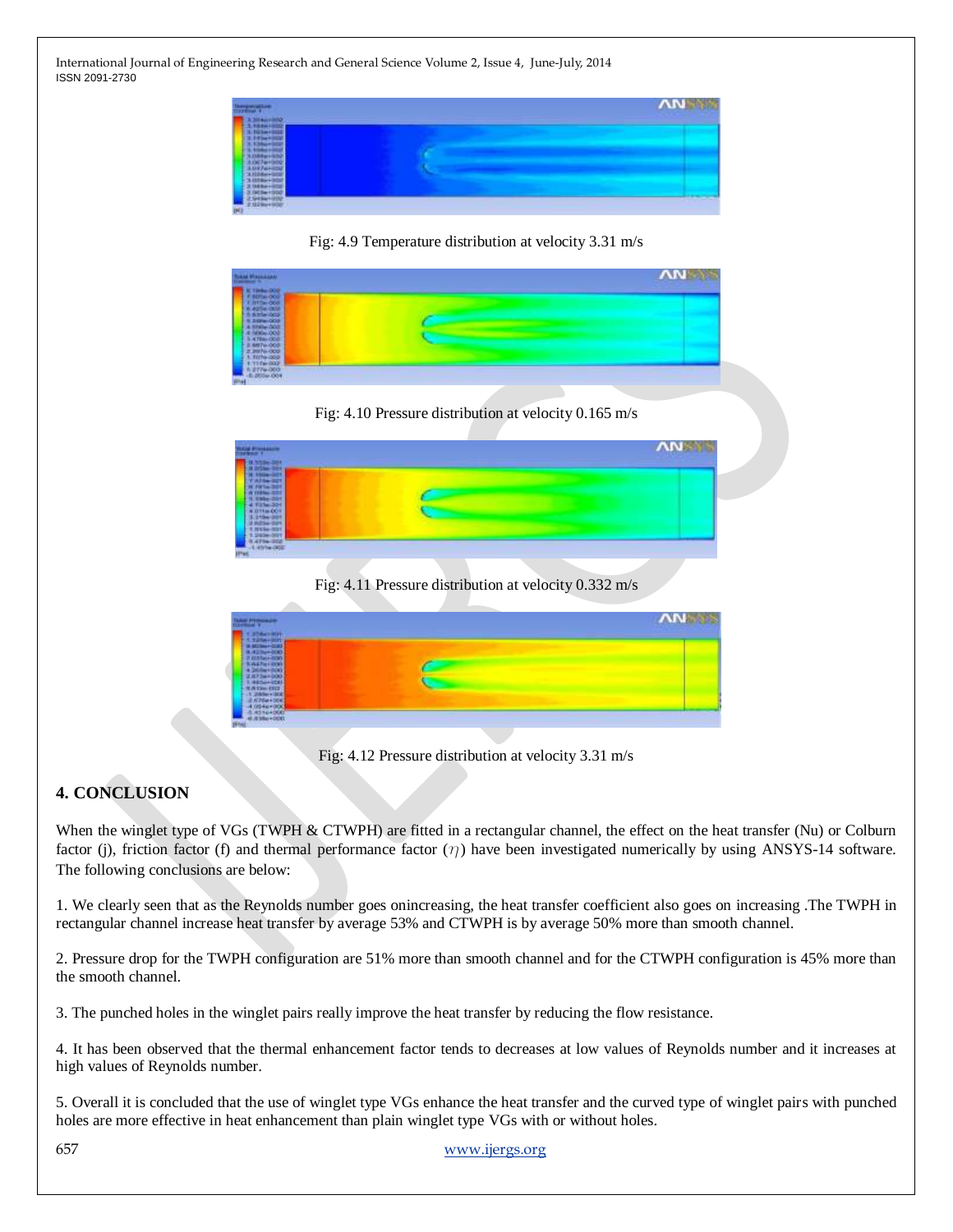### **REFERENCES:**

[1] S. Ferrouillat, P. Tochon, C. Garnier, H. Peerhossaini, Intensification of heattransfer and mixing in multifunctional heat exchangers by artificially generated streamwise vorticity, Appl. Therm. Eng. 26 (16) (2006) 1820e1829.

[2] M. Fiebig, P. Kallweit, N.K. Mitra, St. Tiggelbeck, Heat transfer enhancement and drag by longitudinal vortex generators in channel flow, Exp. Therm. Fluid Sci. 4 (1) (1991) 103e114.

[3] St. Tiggelbeck, N.K. Mitra, M. Fiebig, Experimental investigations of heat transfer enhancement and flow losses in a channel with double rows of longitudinal vortex generators, Int. J. Heat Mass Transf. 36 (9) (1993) 2327e2337.

[4] M. Fiebig, Review: embedded vortices in internal flow: heat transfer and pressure loss enhancement, Int. J. Heat Fluid Flow 16 (5) (1995) 376e388.

[5] L.T. Tian, Y.L. He, Y.B. Tao, W.Q. Tao, A comparative study on the air-side performance of wavy fin-and-tube heat exchanger with punched delta winglets in staggered and in-line arrangements, Int. J. Therm. Sci. 48 (9) (2009) 1765e1776.

[6] P. Chu, Y.L. He, Y.G. Lei, L.T. Tian, R. Li, Three-dimensional numerical study on fin-and-oval-tube heat exchanger with longitudinal vortex generators, Appl. Therm. Eng. 29 (5e6) (2009) 859e876.

[7] A. Joardar, A.M. Jacobi, Heat transfer enhancement by winglet-type vortex generator arrays in compact plain-fin-andtube heat exchangers, Int. J. Refrig. 31 (2008) 87e97.

[8] C. Liu, J.T. Teng, J.C. Chu, Y.L. Chiu, S.Y. Huang, S.P. Jin, T.T. Dang, R. Greif, H.H. Pan, Experimental investigations on liquid flow and heat transfer in rectangular microchannel with longitudinal vortex generators, Int. J. Heat Mass Transf. 54 (2011) 3069e3080.

[9] P. Promvonge, C. Khanoknaiyakarn, S. Kwankaomeng, C. Thianpong, Thermal behavior in solar air heater channel fitted with combined rib and deltawinglet, Int. Commun. Heat Mass Transf. 38 (2011) 749e756.

[10] Y. Chen, M. Fiebig, N.K. Mitra, Heat transfer enhancement of a finned oval tube with punched longitudinal vortex generators in line, Int. J. Heat Mass Transf. 41 (1998) 4151e4166.

[11] J.S. Wang, J.J. Tang, J.F. Zhang, Mechanism of heat transfer enhancement of semi-ellipse vortex generator, Chin. J. Mech. Eng. 42 (5) (2006) 160e164 (in Chinese).

[12] C.H. Min, C.Y. Qi, X.F. Kong, J.F. Dong, Experimental study of rectangular channel with modified rectangular longitudinal vortex generators, Int. J. Heat Mass Transf. 53 (15e16) (2010) 3023e3029.

[13] G.B. Zhou, Q.L. Ye, Experimental investigations of thermal and flow characteristics of curved trapezoidal-winglet type vortex generators, Appl. Therm. Eng. 37 (2012) 241e248.

[14] F. Xie, Z.Y. Ye, The simulation of the airship flow field with injection channel for the drag reduction, Eng. Mech. 27 (2) (2010) 222e227 (in Chinese).

[15] X.Y. Tang, D.S. Zhu, H. Chen, Vortical flow and heat transfer characteristics in rectangular channel with trapezoidal tab, J. Chem. Ind. Eng. 63 (1) (2012) 71e 83 (in Chinese).